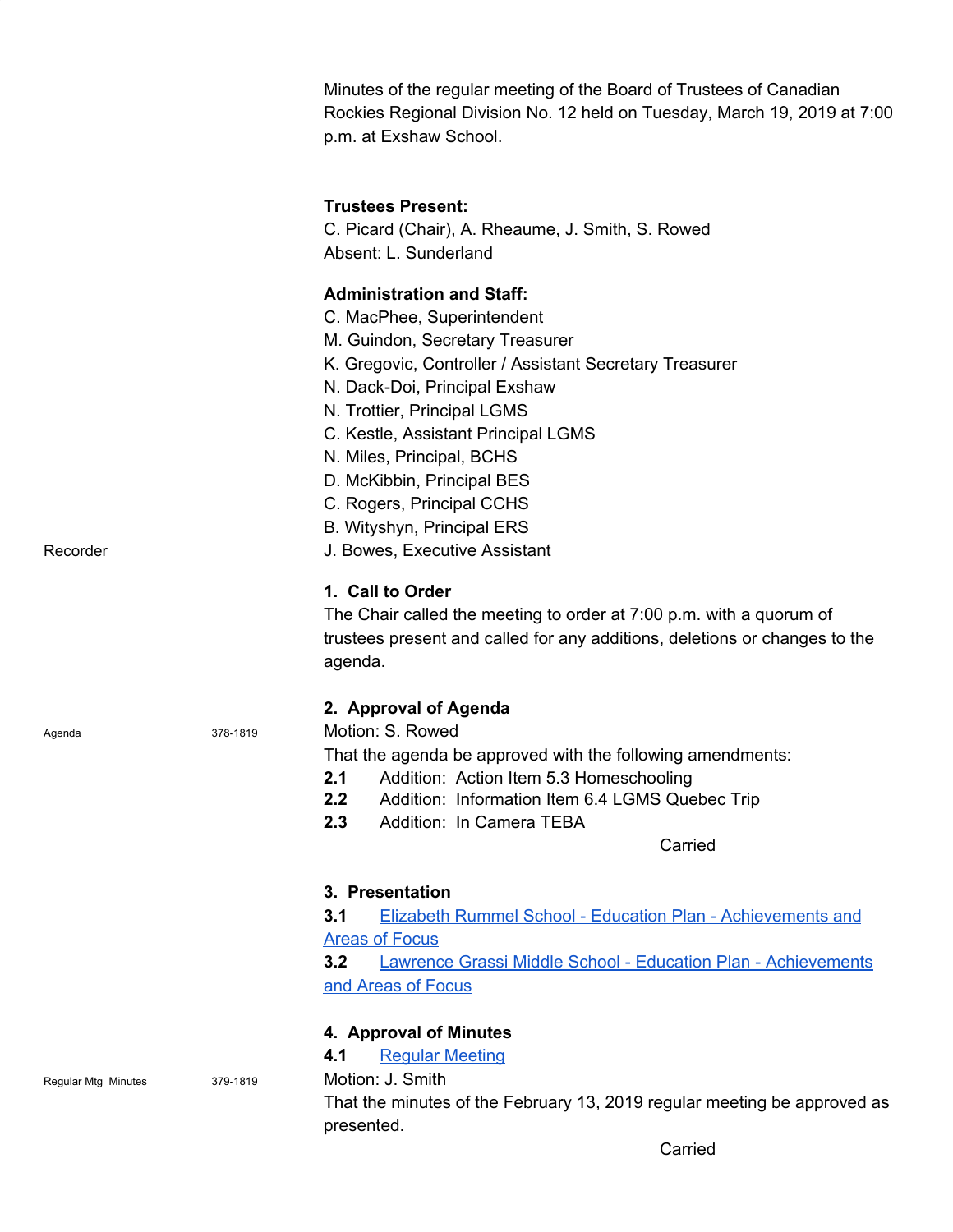| Special Mtg Minutes              | 380-1819 | <b>Special Meeting</b><br>4.2                                                                                                                                                                                                                       |  |  |  |  |
|----------------------------------|----------|-----------------------------------------------------------------------------------------------------------------------------------------------------------------------------------------------------------------------------------------------------|--|--|--|--|
|                                  |          | Motion: A. Rheaume                                                                                                                                                                                                                                  |  |  |  |  |
|                                  |          | That the minutes of the February 20, 2019 special meeting be approved as                                                                                                                                                                            |  |  |  |  |
|                                  |          | presented.                                                                                                                                                                                                                                          |  |  |  |  |
|                                  |          | Carried                                                                                                                                                                                                                                             |  |  |  |  |
|                                  |          | 5. Action Items -                                                                                                                                                                                                                                   |  |  |  |  |
|                                  |          | <b>CCHS International Travel</b><br>5.1                                                                                                                                                                                                             |  |  |  |  |
| <b>CCHS International Travel</b> | 381-1819 | Motion: J. Smith                                                                                                                                                                                                                                    |  |  |  |  |
|                                  |          | That the board approve the Canmore Collegiate High School concert and<br>jazz bands travel to the Heritage Festival in Seattle, Washington, USA from<br>April 24th to April 28th, 2019 with all documentation, procedures and<br>planning in place. |  |  |  |  |
|                                  |          | Carried                                                                                                                                                                                                                                             |  |  |  |  |
|                                  |          | Request from Board Chair that international trips be brought forward to the                                                                                                                                                                         |  |  |  |  |
|                                  |          | board with more advance time to review any travel advisories.                                                                                                                                                                                       |  |  |  |  |
|                                  |          | Superintendent noted that travel advisories can change and be updated                                                                                                                                                                               |  |  |  |  |
|                                  |          | multiple times during the course of trip planning, so he will bring updates for<br>these trips to the board a few times before final approval is asked for.                                                                                         |  |  |  |  |
|                                  |          | 5.2<br>2019-2020 Learning Calendar                                                                                                                                                                                                                  |  |  |  |  |
| 2019-2020 Learning Calendar      | 382-1819 | Motion: J. Smith                                                                                                                                                                                                                                    |  |  |  |  |
|                                  |          | Be it resolved that the Board adopt the 2019-2020 Learning Calendar as                                                                                                                                                                              |  |  |  |  |
|                                  |          | presented                                                                                                                                                                                                                                           |  |  |  |  |
|                                  |          | Carried                                                                                                                                                                                                                                             |  |  |  |  |
|                                  |          | 5.3<br>Homeschooling                                                                                                                                                                                                                                |  |  |  |  |
| Homeschooling                    | 383-1819 | Motion: A. Rheaume                                                                                                                                                                                                                                  |  |  |  |  |
|                                  |          | Be it resolved that the Board approve the decision to cease supporting<br>homeschooling as an option within CRPS.                                                                                                                                   |  |  |  |  |
|                                  |          | Carried                                                                                                                                                                                                                                             |  |  |  |  |
|                                  |          | 6.<br><b>Information / Discussion</b>                                                                                                                                                                                                               |  |  |  |  |
|                                  |          | 6.1<br><b>Superintendent Report</b>                                                                                                                                                                                                                 |  |  |  |  |
|                                  |          | <b>Pre-Budget Discussions</b><br>$\bullet$                                                                                                                                                                                                          |  |  |  |  |
|                                  |          | Secretary treasurer beginning a draft budget to share with<br>O<br>administrators outlining the possible challenges                                                                                                                                 |  |  |  |  |
|                                  |          | Alberta Education has given an extension until June for                                                                                                                                                                                             |  |  |  |  |
|                                  |          | $\circ$<br>submitting a budget. This may change with the upcoming                                                                                                                                                                                   |  |  |  |  |
|                                  |          | provincial election                                                                                                                                                                                                                                 |  |  |  |  |
|                                  |          | No provincial budget as yet to build a divisional budget<br>$\circlearrowright$                                                                                                                                                                     |  |  |  |  |
|                                  |          | Ministry removed CEU cap for current and next school year.<br>$\circlearrowright$                                                                                                                                                                   |  |  |  |  |
|                                  |          | This could change if there is a new government. Also                                                                                                                                                                                                |  |  |  |  |
|                                  |          | removed prerequisites for some high school courses if                                                                                                                                                                                               |  |  |  |  |
|                                  |          | principal decides it is in the best interest of the student                                                                                                                                                                                         |  |  |  |  |
|                                  |          | \$160,000 (CUE cap) need not be extracted in building the<br>$\circ$                                                                                                                                                                                |  |  |  |  |
|                                  |          | draft budget as previously thought                                                                                                                                                                                                                  |  |  |  |  |
|                                  |          | Normal enrollment projections being carried out<br>$\circ$                                                                                                                                                                                          |  |  |  |  |
|                                  |          | Salary grid increases for all staffing groups<br>O                                                                                                                                                                                                  |  |  |  |  |

○ Everything will remain the same except a balanced budget will be brought forward and staffing will be determined with that in mind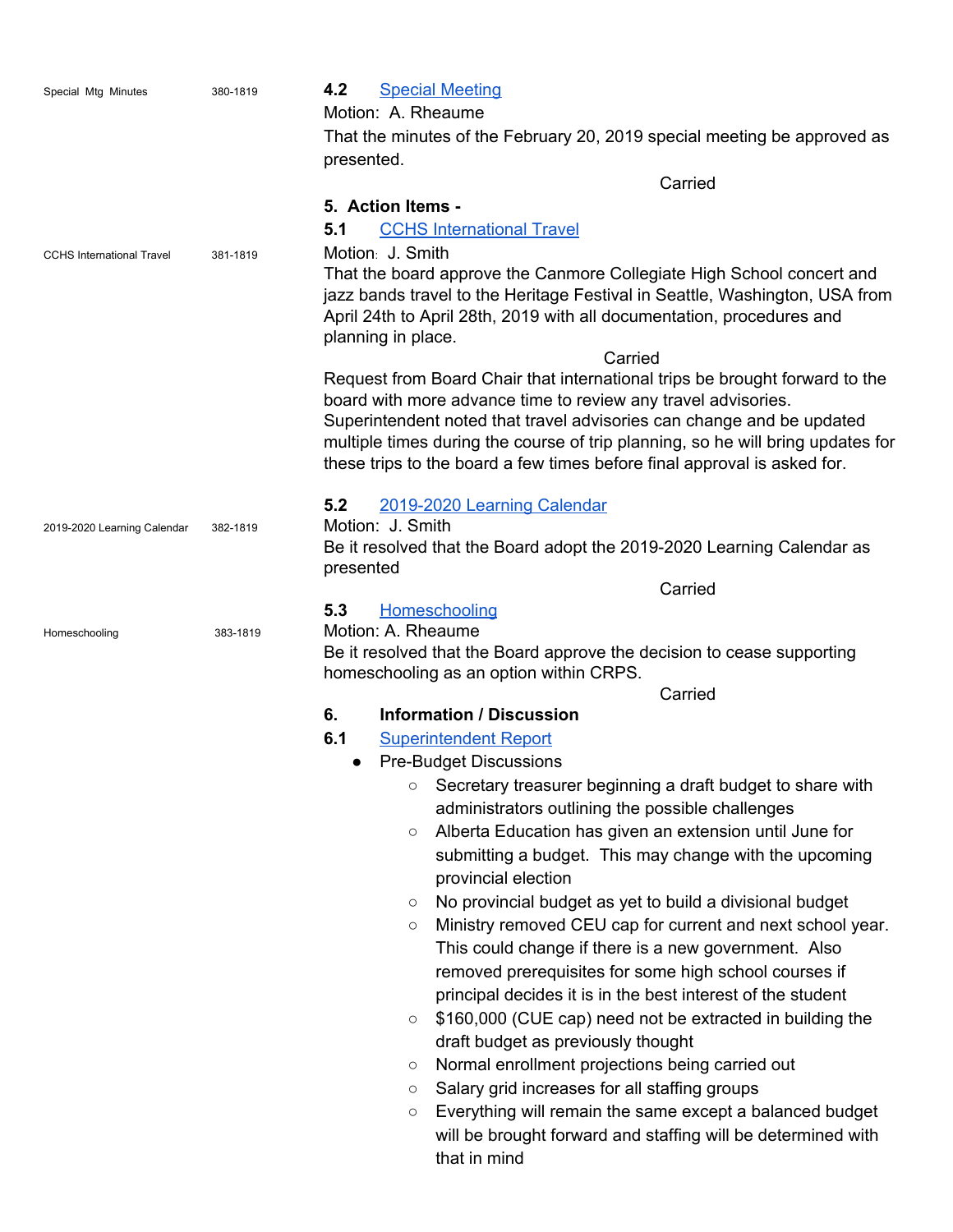- No major staff hiring until the budget has been determined, except what fits within the balanced budget
- Funds to be removed from balanced budget
	- CIF Funding \$303,000
	- Reserves \$150,000
	- OH&S was previously \$30,000; now with changes and new hire of full time OH&S Officer based on new legislation - \$120,000
	- Grid increases for all staffing groups
	- Approximately \$30,000 needed for Intellimedia development - requirement by government to digitize all student records
	- TEBA completing their work; approx \$60,000
	- Local bargaining funds
	- Large increase in legal fees
	- These all need to be taken into consideration when bringing forward a balanced budget
	- For many years reserves have been used to increase CRPS staffing needs. Not possible this year with an unknown budget due to a possible change in government.
	- Reserves will be saved until a budget has been determined
	- Hiring for present school year will be based on the balanced budget numbers
	- More hiring may take place in August or early September
	- Within this budget revenue of \$450,000 from International Student Program - possibly higher
	- Possible short-term summer programs again this year - \$150,000 in revenue
- High School Alignment
	- Principals from CCHS and BCHS will present at next board meeting
- BES Phase II meetings conversations with architect and developer regarding change orders. Still aiming for May 17th as completion date
- Attended ID9 meeting regarding funding for CRPS.
	- Continue half and half kindergarten at BES approved \$52,000 for staffing
	- Continue to fund for OLC \$50,000
	- Nature Explorers \$20,000
- Summer CALM 222 registrations complete at this time. Expect to max out all sessions.
- Meeting with parent of high level skiers regarding possible partnerships with Alberta Alpine Ski Association utilizing some summer school courses. Will continue to explore that possibility.
- Meeting regarding funding formula with Brad Smith, Executive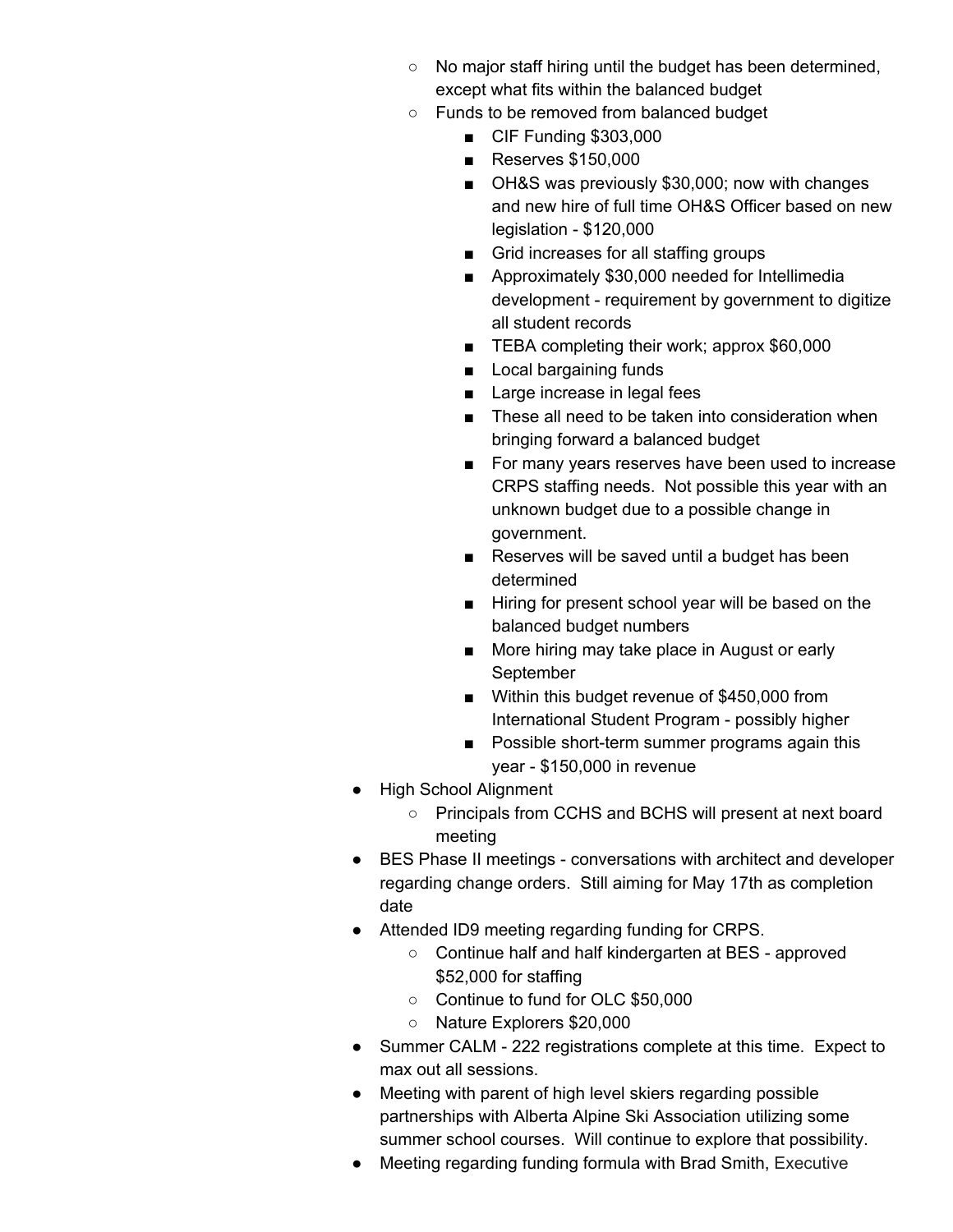Director and Senior Financial Officer, Alberta Education

- Leadership Grant first reading for \$250,000. Hope to hear soon regarding approval.
- International Students interest is great and we are turning away students. Have reached our current maximum availability. Require more homestay families. Homestay Coordinator will set up a table during parent/teacher conferences at all schools to introduce the program and possibly interest more homestay families.

# **6.2** Deputy [Superintendent](https://drive.google.com/file/d/15yvFPGK01VxoXXqOGjzpld-BitGZHKeP/view?usp=sharing) Report

Deputy Superintendent Parsons-Pack was away at a conference and was not able to attend the meeting. Superintendent MacPhee offered the report as information on the Deputy's behalf.

- Japanese group at CCHS will return next year. Realize approximately \$55,000 revenue for a week
- Dual Credit Grant \$50,000
- Mental Health Capacity Building (MHCB) Grant Indigenous population \$247,000 a year for three years to support Indigenous students through CRPS
- Indigenous Language Grant- \$100,000
- Staffing contracts will be impacted due to staff returning from sick or other leaves, as well as unstable funding allotments

# **6.3** Secretary Treasurer Report

- Financial year to date
	- Half the year has expired so the assumption is 50% of revenues and expenses should be realized or very close to it. We are slightly over the 50% on both.
	- Not all costs are linear, as a result assumptions have been made based on history to extrapolate the remaining of the year.
	- As the report incorporates assumptions based on historical information, the report is qualified as the balance of the year may still have a different outcome
	- With the current year to date information and assumptions we foresee to end the year with a balanced budget or a very small surplus.
	- The anticipated reduction in CEU funding of \$160,880 is not a factor this year and next year; therefore, our initial estimates of a deficit of \$151,000 for this year will not be realized.

# **6.4** LGMS [Quebec](https://drive.google.com/file/d/18qgslFiZNwkWRfxzzGHCxatR-Dcjmx4m/view?usp=sharing) Trip

- Based on the information provided to the Superintendent, approval in principle is granted for Lawrence Grassi Middle School to begin researching a trip for Grade 7 and 8 students to travel to Montreal and Quebec City from June 16 to June 21, 2020.
- **7. Board Items.**
- **7.1 Board Highlights**
	- Elizabeth Rummel School Education Plan